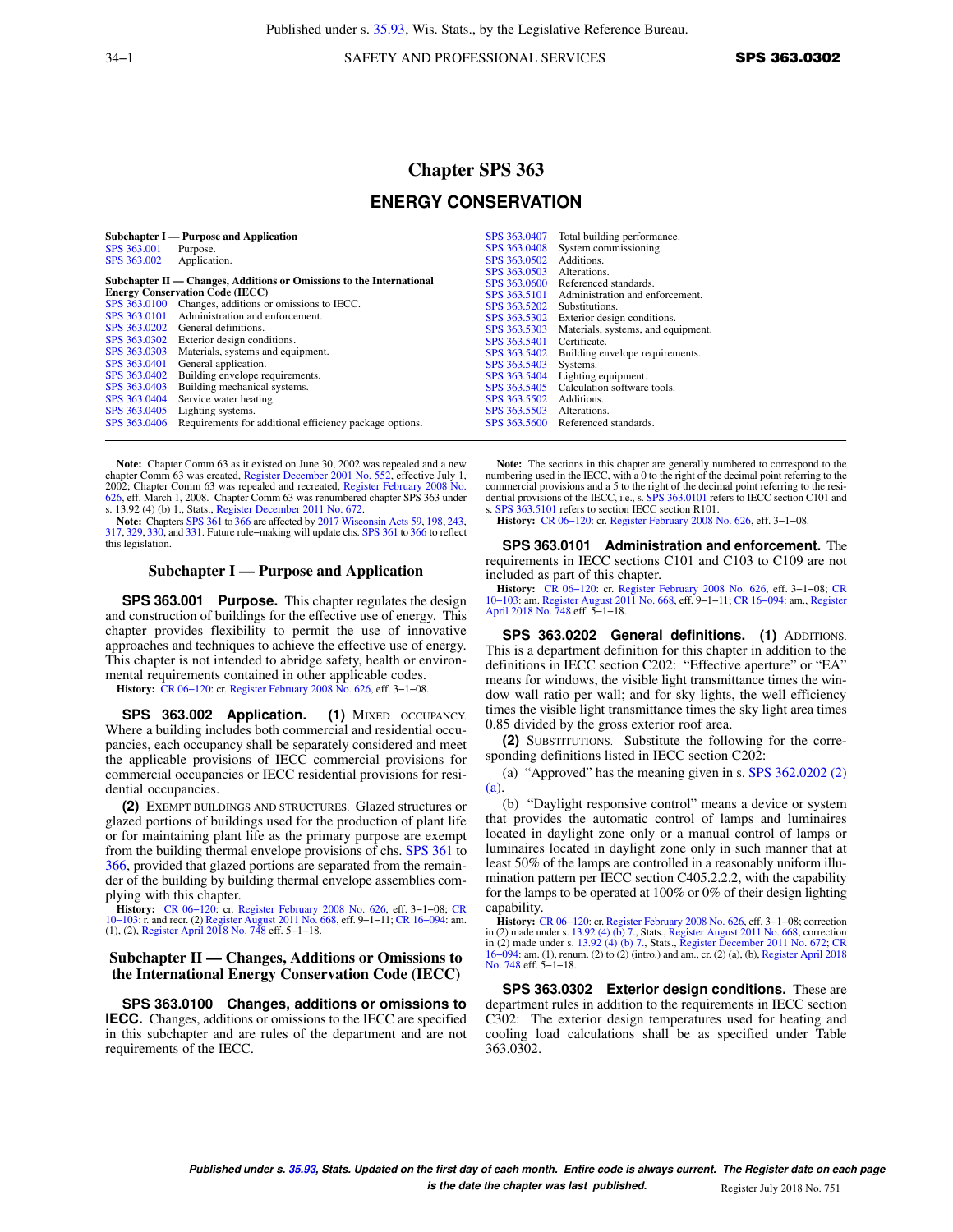## **Table 363.0302 Exterior Design Conditions**

| County            | Winter<br><b>Summer</b> |               |                 |
|-------------------|-------------------------|---------------|-----------------|
|                   | Design                  | Dry Bulb      | Wet Bulb        |
|                   | Temp $(F)$              | $(^{\circ}F)$ | $(^{\circ}F)$   |
| Adams             | $-20$                   | 87            | 75              |
| Ashland           | $-25$                   | 86            | 70              |
| Barron            | $-25$                   | 86            | 75              |
| Bayfield          | $-25$                   | 86            | 70              |
| <b>Brown</b>      | $-15$                   | 87            | 75              |
| Buffalo           | $-20$                   | 87            | 75              |
| <b>Burnett</b>    | $-25$                   | 86            | 75              |
| Calumet           | $-15$                   | 87            | 75              |
| Chippewa          | $-25$                   | 86            | 75              |
| Clark             | $-20$                   | 87            | $\overline{75}$ |
| Columbia          | $-15$                   | 87            | 75              |
| Crawford          | $-15$                   | 87            | 75              |
| Dane              | $-15$                   | 87            | 75              |
| Dodge             | $-15$                   | 87            | 75              |
| Door              | $-15$                   | 87            | 75              |
| Douglas           | $-25$                   | 86            | 70              |
| Dunn              | $-25$                   | 86            | 75              |
| Eau Claire        | $-20$                   | 87            | 75              |
| Florence          | $-25$                   | 86            | 75              |
| Fond du Lac       | $-15$                   | 87            | 75              |
| Forest            | $-25$                   | 86            | 75              |
| Grant             | $-15$                   | 87            | 75              |
| Green             | $-15$                   | 87            | 75              |
| <b>Green Lake</b> | $-15$                   | 87            | 75              |
| Iowa              | $-15$                   | 87            | 75              |
| Iron              | $-25$                   | 86            | 70              |
| Jackson           | $-20$                   | 87            | 75              |
| Jefferson         | $-10$                   | 89            | 77              |
| Juneau            | $-20$                   | 87            | 75              |
| Kenosha           | $-10$                   | 89            | 77              |
| Kewaunee          | $-15$                   | 87            | 75              |
| La Crosse         | $-20$                   | 87            | 75              |
| Lafayette         | $-15$                   | 87            | 75              |
| Langlade          | $-20$                   | 87            | 75              |
| Lincoln           | $-25$                   | 86            | 75              |
| Manitowoc         | $-15$                   | 87            | 75              |

**History:** [CR 06−120](https://docs-preview.legis.wisconsin.gov/document/cr/2006/120): cr. [Register February 2008 No. 626](https://docs-preview.legis.wisconsin.gov/document/register/626/B/toc), eff. 3−1−08; correction made under s. [13.92 \(4\) \(b\) 7.,](https://docs-preview.legis.wisconsin.gov/document/statutes/13.92(4)(b)7.) Stats., [Register December 2011 No. 672.](https://docs-preview.legis.wisconsin.gov/document/register/672/B/toc)

#### **SPS 363.0303 Materials, systems and equipment.** These are department rules in addition to the requirements in IECC section C303.

**(1)** GENERAL. Except as specified in sub. [\(2\),](https://docs-preview.legis.wisconsin.gov/document/administrativecode/SPS%20363.0303(2)) when available, information on thermal properties, performance of building envelope sections, and components and heat transfer shall be obtained from ASHRAE Handbook of Fundamentals.

**Note:** Use of the ASHRAE Handbook of Fundamentals standard in effect at the time of publication of the 2015 IECC constitutes compliance with this section.

**(2)** EXCEPTIONS. (a) When the information is not available from ASHRAE Handbook of Fundamentals, the data shall be obtained from laboratory or field−test measurements. If laboratory or field test measurements are used for envelope heat transmission, the measurements shall be obtained using one of the following test methods:

1. ASTM C177−13, Test method by guarded hot plate apparatus.

2. ASTM C335/335M−10, Test method of horizontal pipe insulation.

3. ASTM C518−15, Test method by means of the heat flow meter apparatus.

4. ASTM C1363−11, Test method by means of a hot box apparatus.

(b) For foam plastic insulation that incorporates a substance other than air as the insulating medium, laboratory or field tests shall be conducted on representative samples that have been aged for the equivalent of 5 years or until the R–Value has stabilized to determine thermal properties or performance. The tests shall be conducted by an independent third party.

**Published under s. [35.93,](https://docs-preview.legis.wisconsin.gov/document/statutes/35.93) Stats. Updated on the first day of each month. Entire code is always current. The Register date on each page** Register July 2018 No. 751 *is the date the chapter was last published.* **July 2018 No. 751 <b>***is the date the chapter was last published.*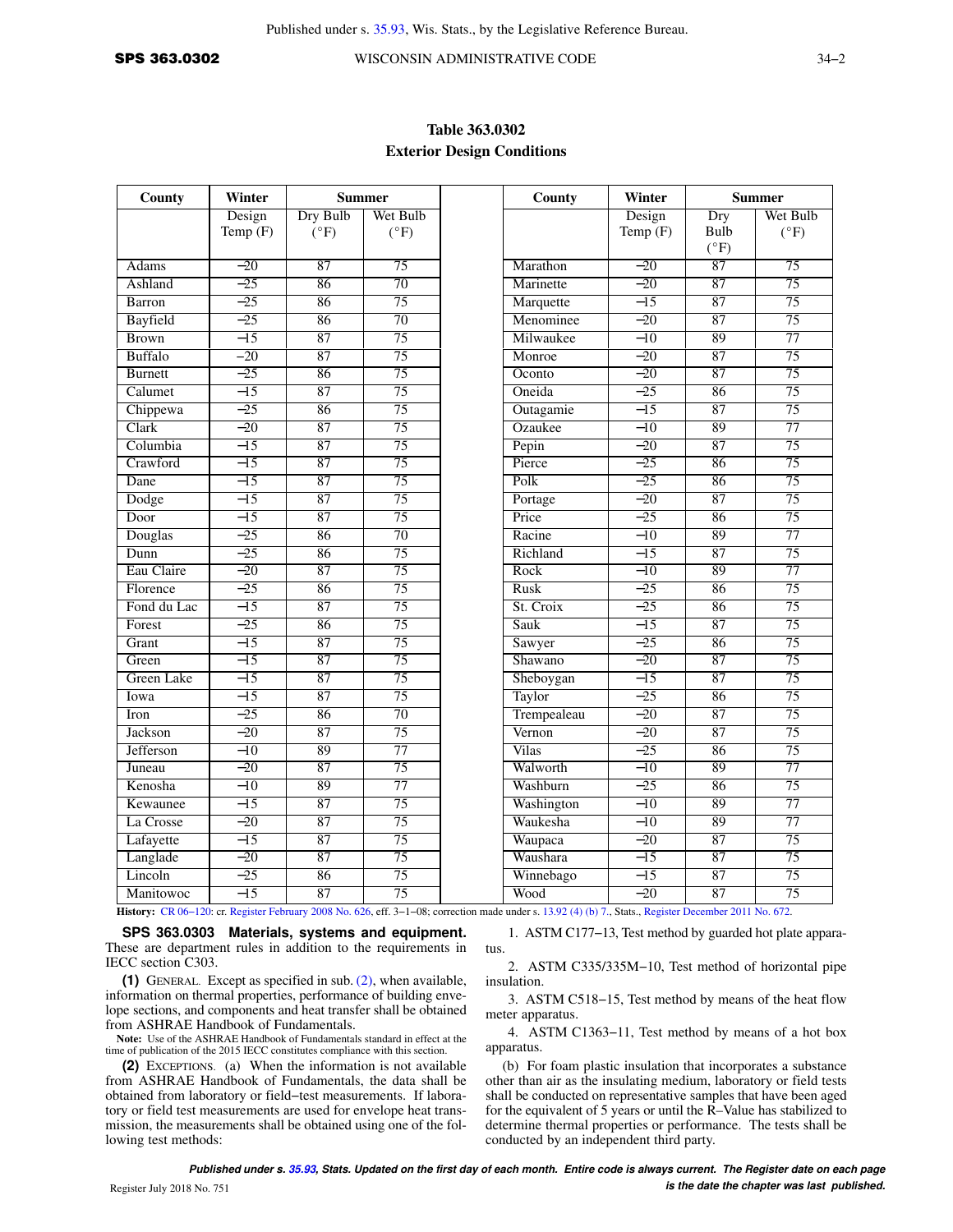(c) Integrally insulated concrete masonry systems within the scope of the National Concrete Masonry Association (NCMA) shall be evaluated for the thermal performance of the masonry or concrete units in accordance with one of the following:

1. NCMA Evaluation Procedures for the Integrally−Insulated Concrete Masonry Walls.

2. Default values as approved by the department.

(d) All other concrete or masonry units not within the scope of the NCMA Evaluation Procedures shall comply with one of the following methods for determining the thermal performance of the assembly or system:

1. Default values as approved by the department.

2. Laboratory or field−test measurements specified in par. [\(a\).](https://docs-preview.legis.wisconsin.gov/document/administrativecode/SPS%20363.0303(2)(a))

3. Department material approval process as specified in ch. [SPS 361](https://docs-preview.legis.wisconsin.gov/document/administrativecode/ch.%20SPS%20361) to determine the U−factor.

**History:** CR 06–120: cr. [Register February 2008 No. 626,](https://docs-preview.legis.wisconsin.gov/document/register/626/B/toc) eff. 3–1–08; [CR](https://docs-preview.legis.wisconsin.gov/document/cr/2009/104) 09–104: r. (1), (2) (title), renum (2) (a), (b) to be (1), (2) and am. [Register December](https://docs-preview.legis.wisconsin.gov/document/register/660/B/toc) [2010 No. 660](https://docs-preview.legis.wisconsin.gov/document/register/660/B/toc), eff. 1–1–11; CR 10–103: renum. from Comm 63.0102 and am. (intro.)<br>[Register August 2011 No. 668](https://docs-preview.legis.wisconsin.gov/document/register/668/B/toc), eff. 9–1–11; correction in (2) (d) 3. made under s.<br>[13.92 \(4\) \(b\) 7.,](https://docs-preview.legis.wisconsin.gov/document/statutes/13.92(4)(b)7.) Stats., [Register December 2011 No. 672;](https://docs-preview.legis.wisconsin.gov/document/register/672/B/toc) CR to 4., [Register April 2018 No. 748](https://docs-preview.legis.wisconsin.gov/document/register/748/B/toc) eff. 5−1−18.

**SPS 363.0401 General application. (1)** ADDITIONAL REQUIREMENTS. This is a department rule in addition to the requirements in IECC section C401.2: All of the following rules shall apply regardless of whether the IECC chapter 4[CE] or ASHRAE 90.1 standard is used to determine compliance:

(a) Section [SPS 363.0403 \(1\)](https://docs-preview.legis.wisconsin.gov/document/administrativecode/SPS%20363.0403(1)) relating to design loads.

(b) Section [SPS 363.0403 \(4\)](https://docs-preview.legis.wisconsin.gov/document/administrativecode/SPS%20363.0403(4)) relating to economizers.

(c) Section [SPS 363.0405](https://docs-preview.legis.wisconsin.gov/document/administrativecode/SPS%20363.0405) relating to lighting systems.

(d) IECC section C405.2.2.2 relating to dual switching.

**(2)** AUTOMATIC RECEPTACLE CONTROL. The requirements in ANSI/ASHRAE/IESNA 90.1−2013 section 8.4.2 are not included as part of this chapter.

**(3)** MONITORING. Substitute the following wording for ANSI/ ASHRAE/IESNA 90.1−2013 section 8.4.3.1: A measurement device shall be installed in new buildings to monitor total electrical energy use. For buildings with tenants, total electrical energy shall be monitored for the total building or for each individual tenant.

**(4)** APPLICATION. Substitute the following wording for 2015 IECC section C401.2 condition 2: The requirements of sections C402 to C405.

**(5)** COMPLIANCE REQUIREMENTS. Substitute the following in IECC section C401.2 condition 3: The requirements of IECC sections C402.5, C403.2, C404, C405.2, C405.3, C405.4, C405.6, and C407. The building energy cost shall be equal to or less than the standard reference design building.

**History:** CR 06–120: cr. [Register February 2008 No. 626,](https://docs-preview.legis.wisconsin.gov/document/register/626/B/toc) eff. 3–1–08; [CR](https://docs-preview.legis.wisconsin.gov/document/cr/2010/103) 10–103: am. (2) [Register August 2011 No. 668,](https://docs-preview.legis.wisconsin.gov/document/register/668/B/toc) eff. 9–1–11; correction in (1), (2), (3) Register August 2011 No. 668, eff. 9–1–11; correction in (1), eff. 5−1−18.

**SPS 363.0402 Building envelope requirements. (1)** OPAQUE ASSEMBLIES. Substitute 2009 IECC Table 502.2 (1) for 2015 IECC Table C402.1.3 and renumber Table C402.1.3.

**(2)** OPAQUE ELEMENT MAXIMUM U−FACTORS. Substitute 2009 IECC Table 502.1.2 for 2015 IECC Table C402.1.4 and renumber Table C402.1.4.

**History:** [CR 16−094](https://docs-preview.legis.wisconsin.gov/document/cr/2016/94): cr., [Register April 2018 No. 748](https://docs-preview.legis.wisconsin.gov/document/register/748/B/toc) eff. 5−1−18.

**SPS 363.0403 Building mechanical systems. (1)** CALCULATION OF HEATING AND COOLING LOADS. The following wording is a department requirement in addition to the requirements in IECC section C403.2.1: Design heating and cooling loads shall be determined in accordance with s. [SPS 363.0302](https://docs-preview.legis.wisconsin.gov/document/administrativecode/SPS%20363.0302) and Table 363.0302.

**(2)** EQUIPMENT AND SYSTEM SIZING. Substitute the following wording for the requirements and the exceptions in IECC section C403.2.2: Heating and cooling equipment and systems shall be sized to provide the minimum space and system loads calculated in accordance with s. [SPS 363.0302](https://docs-preview.legis.wisconsin.gov/document/administrativecode/SPS%20363.0302).

**(3)** ECONOMIZERS SIMPLE HVAC SYSTEMS. Substitute the following wording for the requirements in IECC section C403.3: Supply air economizers shall be provided on the following cooling systems:

(a) All package roof top units.

(b) All other cooling systems  $\geq 54,000$  Btu/h. Where a single room or space is supplied by multiple air systems, the aggregate cooling capacity of those systems shall be used in applying this requirement.

**(4)** ECONOMIZERS COOLING REQUIREMENTS. Substitute the following wording for the title of IECC Table C403.3 (1): MINI-MUM BUILDING CHILLED WATER SYSTEM COOLING CAPACITY FOR DETERMINING ECONOMIZER COOLING REQUIREMENTS.

**(5)** CLIMATE ZONES 6 AND 7. Substitute the following wording for the requirements in IECC section C403.4.2.3.2.2: For climate zones 6 and 7 as indicated in IECC Figure C301.1 and Table C301.1, if an open−circuit cooling tower is used, then a separate heat exchanger shall be required to isolate the cooling tower from the heat pump loop, and heat loss shall be controlled by shutting down the circulation pump on the cooling tower loop and providing an automatic valve to stop the flow of fluid.

**(6)** ZONE ISOLATION. The requirements in IECC section C403.2.4.4 are not included as part of chs. [SPS 361](https://docs-preview.legis.wisconsin.gov/document/administrativecode/ch.%20SPS%20361) to [366.](https://docs-preview.legis.wisconsin.gov/document/administrativecode/ch.%20SPS%20366)

**(7)** DEMAND CONTROLLED VENTILATION. Substitute the following for the wording, but not the exceptions, in IECC section 403.2.6.1: Demand control ventilation (DCV) is required for spaces larger than 40 people per 1000 sq. ft. (93 m<sup>2</sup> ) of floor area (as established in IMC Table 403.3) and served by systems with one or more of the following:

(a) An air−side economizer.

(b) An automatic modulating control of the outdoor air damper.

(c) A design outdoor airflow greater than 3,000 cfm (1416L/s).

**(8)** PIPING INSULATION. (a) The requirements in IECC section C403.2.10 are not included as part of chs. [SPS 361](https://docs-preview.legis.wisconsin.gov/document/administrativecode/ch.%20SPS%20361) to [366](https://docs-preview.legis.wisconsin.gov/document/administrativecode/ch.%20SPS%20366). Substitute 2009 IECC Table 503.2.8 for IECC Table C403.2.10.

(b) IECC section C403.2.10 exception 6 is not included as part of chs. [SPS 361](https://docs-preview.legis.wisconsin.gov/document/administrativecode/ch.%20SPS%20361) to [366.](https://docs-preview.legis.wisconsin.gov/document/administrativecode/ch.%20SPS%20366)

**(9)** MECHANICAL SYSTEMS COMMISSIONING. The requirements of IECC section C403.2.11 are not included as part of chs. [SPS](https://docs-preview.legis.wisconsin.gov/document/administrativecode/ch.%20SPS%20361) [361](https://docs-preview.legis.wisconsin.gov/document/administrativecode/ch.%20SPS%20361) to [366.](https://docs-preview.legis.wisconsin.gov/document/administrativecode/ch.%20SPS%20366)

**(10)** WALK−IN COOLERS AND FREEZERS. The requirements in IECC sections C403.2.15 and C403.2.16 are not included as part of chs. [SPS 361](https://docs-preview.legis.wisconsin.gov/document/administrativecode/ch.%20SPS%20361) to [366.](https://docs-preview.legis.wisconsin.gov/document/administrativecode/ch.%20SPS%20366)

**(11)** BOILER TURNDOWN. The requirements in IECC section C403.4.2.5 are not included as part of chs. [SPS 361](https://docs-preview.legis.wisconsin.gov/document/administrativecode/ch.%20SPS%20361) to [366.](https://docs-preview.legis.wisconsin.gov/document/administrativecode/ch.%20SPS%20366)

**History:** [CR 06−120](https://docs-preview.legis.wisconsin.gov/document/cr/2006/120): cr. [Register February 2008 No. 626](https://docs-preview.legis.wisconsin.gov/document/register/626/B/toc), eff. 3−1−08; correction made to (9) under s. [13.92 \(4\) \(b\) 7.,](https://docs-preview.legis.wisconsin.gov/document/statutes/13.92(4)(b)7.) Stats., [Register February 2008 No. 626,](https://docs-preview.legis.wisconsin.gov/document/register/626/B/toc) eff. 3−1−08;[CR 10−103:](https://docs-preview.legis.wisconsin.gov/document/cr/2010/103) r. (3) to (6), Table 503.2.3 (1), Table 503.2.3 (2), Table 63.0503, (8), (9), renum. (7) to be (3), cr. (4), (5), (6) [Register August 2011 No. 668,](https://docs-preview.legis.wisconsin.gov/document/register/668/B/toc) eff. 9–1–11; correction in (1), (2) made under s. [13.92 \(4\) \(b\) 7.,](https://docs-preview.legis.wisconsin.gov/document/statutes/13.92(4)(b)7.) Stats., Register Decem[ber 2011 No. 672](https://docs-preview.legis.wisconsin.gov/document/register/672/B/toc); CR 16–094: renum. 363.0503 (itile), (1), (2) to 363.0403 (itile), (1), (2) to 363.0403 (itile), (1), (2) to 363.0403 (

**SPS 363.0404 Service water heating. (1)** TIME SWITCHES. The requirements in IECC section C404.9.2 are not included as part of this chapter.

**(2)** HEAT TRAPS. The requirements in IECC section C404.3 are not included as part of this chapter.

**(3)** POOLS AND SPAS. The requirements in IECC sections C404.9.2 and C404.9.3 are not included as part of this chapter.

**(4)** CIRCULATION SYSTEMS. Substitute the following wording for the requirements in IECC section C404.6.1: Heated water circulation systems shall be provided with a circulation pump. The

**Published under s. [35.93,](https://docs-preview.legis.wisconsin.gov/document/statutes/35.93) Stats. Updated on the first day of each month. Entire code is always current. The Register date on each page**

**is the date the chapter was last published.** Register July 2018 No. 751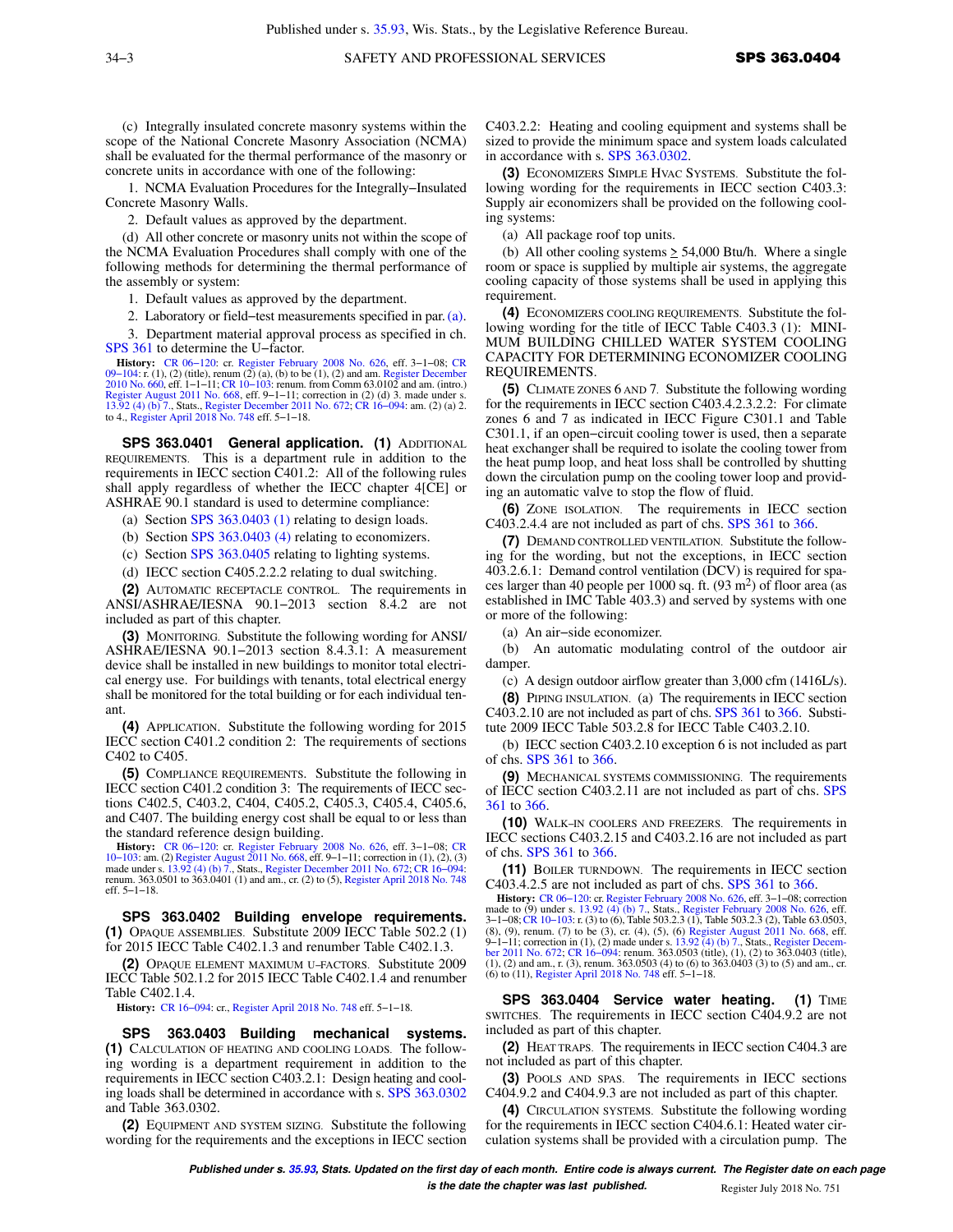system return pipe shall be a dedicated return pipe or a cold water supply pipe. Gravity and thermo−syphon circulation systems shall be prohibited. Controls for circulating hot water system pumps shall automatically turn off the pump when the water in the circulation loop is at the desired temperature.

**(5)** SERVICE WATER−HEATING SYSTEM COMMISSIONING. The requirements of IECC section C404.11 are not included as part of chs. [SPS 361](https://docs-preview.legis.wisconsin.gov/document/administrativecode/ch.%20SPS%20361) to [366](https://docs-preview.legis.wisconsin.gov/document/administrativecode/ch.%20SPS%20366).

**History:** [CR 06−120:](https://docs-preview.legis.wisconsin.gov/document/cr/2006/120) cr. [Register February 2008 No. 626,](https://docs-preview.legis.wisconsin.gov/document/register/626/B/toc) eff. 3−1−08; [CR](https://docs-preview.legis.wisconsin.gov/document/cr/2009/104) [09−104:](https://docs-preview.legis.wisconsin.gov/document/cr/2009/104) cr. (3) [Register December 2010 No. 660](https://docs-preview.legis.wisconsin.gov/document/register/660/B/toc), eff. 1−1−11; [CR 16−094:](https://docs-preview.legis.wisconsin.gov/document/cr/2016/94) renum. 363.0504 to 363.0404 and am., cr. (4), (5), [Register April 2018 No. 748](https://docs-preview.legis.wisconsin.gov/document/register/748/B/toc) eff. 5−1−18.

**SPS 363.0405 Lighting systems. (1)** CONTROLS. These are department rules in addition to the requirements in IECC section C405:

(a) *General.* Except as provided in par. [\(b\)](https://docs-preview.legis.wisconsin.gov/document/administrativecode/SPS%20363.0405(1)(b)), daylight zones in any interior enclosed space greater than 250 square feet and a lighting density more than 0.6 W/ft<sup>2</sup> shall have at least one control that meets all of the following requirements:

1. Controls only luminaires in the daylight zones.

2. Controls at least 50% of the lamps or luminaires in the daylight zone, in a manner described in IECC section C405.2.3.

(b) *Exceptions.* The requirements of this subsection do not apply to any of the following:

1. Daylight zones where the effective aperture of glazing is equal or less than 0.1 for vertical glazing and 0.01 for horizontal glazing.

2. Daylight zones where existing adjacent structures or natural objects obstruct daylight to the extent that effective use of daylighting is not feasible.

**(2)** LINE−VOLTAGE LIGHTING TRACK AND PLUG−IN BUSWAY. Substitute the following for the requirements in IECC section C405: The wattage of line−voltage lighting track and plug−in busway which allows the addition or relocation of luminaires without altering the wiring of the system shall be the volt−ampere rating of the branch circuit feeding the luminaries or an integral current limiter controlling the luminaires, or the higher of the maximum relamping rated wattage of all of the luminaires included in the system, listed on a permanent factory installed label, or 30 W/linear foot.

**(3)** OCCUPANT SENSOR LIGHTING CONTROLS. (a) Substitute the following for the requirements, but not the exceptions, in IECC section C405.2: Lighting systems shall be provided with controls as specified in sections C405.2.2, C405.2.3, C405.2.4, and  $C40\overline{5}.2.5.$ 

(b) The requirements in IECC section C405.2.1 are not included as part of chs. [SPS 361](https://docs-preview.legis.wisconsin.gov/document/administrativecode/ch.%20SPS%20361) to [366.](https://docs-preview.legis.wisconsin.gov/document/administrativecode/ch.%20SPS%20366)

**History:** CR 06–120: cr. [Register February 2008 No. 626,](https://docs-preview.legis.wisconsin.gov/document/register/626/B/toc) eff. 3–1–08; [CR](https://docs-preview.legis.wisconsin.gov/document/cr/2010/103) 10–103: r. (1), (2) (a) 3., (3), renum. (2), (4) to be (1), (2) and am. (1) [Register August](https://docs-preview.legis.wisconsin.gov/document/register/668/B/toc) [2011 No. 668](https://docs-preview.legis.wisconsin.gov/document/register/668/B/toc), eff. 9−1−11; [CR 16−094](https://docs-preview.legis.wisconsin.gov/document/cr/2016/94): renum. 363.0505 to 363.0405 and am. (1) (intro.), (a) 2., (2), cr. (3), [Register April 2018 No. 748](https://docs-preview.legis.wisconsin.gov/document/register/748/B/toc) eff. 5−1−18.

**SPS 363.0406 Requirements for additional efficiency package options.** The requirements in IECC section C406 are not included as part of chs. [SPS 361](https://docs-preview.legis.wisconsin.gov/document/administrativecode/ch.%20SPS%20361) to [366.](https://docs-preview.legis.wisconsin.gov/document/administrativecode/ch.%20SPS%20366)

**History:** [CR 16−094](https://docs-preview.legis.wisconsin.gov/document/cr/2016/94): cr., [Register April 2018 No. 748](https://docs-preview.legis.wisconsin.gov/document/register/748/B/toc) eff. 5−1−18.

**SPS 363.0407 Total building performance. (1)** MANDATORY REQUIREMENTS. This is a department exception to the requirements in IECC section C407.2: The requirements in IECC section C403.2.7 are not required to be demonstrated as means of compliance with this section.

**(2)** TOTAL ENERGY PERFORMANCE. This is a department informational note to be used under IECC section C407: Note: Use of IECC section C407 requires the total building energy cost to be equal to or less than the standard reference design building, as required under IECC section C401.2 item 3. The 2015 IECC or ASHRAE 90.1−2013 options shall be selected.

**(3)** COMCHECK. This is a department informational note to be used under IECC section C407: Note: COMcheck is a computer

program that may be used only for determining building envelope or lighting compliance. The COMcheck computer program may be downloaded at:http:/[www.energycodes.gov/](http://www.energycodes.gov/). The most recent version of COMcheck shall be used to demonstrate code compliance. The 2015 IECC or ASHRAE 90.1−2013 options shall be selected.

**History:** CR 16–094: renum. 363.0506 (title) to 363.0407 (title), renum. 363.0506 to 363.0407 (3) and am., cr. (1), (2), [Register April 2018 No. 748](https://docs-preview.legis.wisconsin.gov/document/register/748/B/toc) eff. 5–1–18; **correction in (2) made under s. [35.17,](https://docs-preview.legis.wisconsin.gov/document/statutes/35.17) Stats, [Register July 2018 No. 751](https://docs-preview.legis.wisconsin.gov/document/register/751/B/toc)**.

**SPS 363.0408 System commissioning.** The requirements of IECC section C408 are not included as part of chs. [SPS](https://docs-preview.legis.wisconsin.gov/document/administrativecode/ch.%20SPS%20361) [361](https://docs-preview.legis.wisconsin.gov/document/administrativecode/ch.%20SPS%20361) to [366.](https://docs-preview.legis.wisconsin.gov/document/administrativecode/ch.%20SPS%20366)

**History:** [CR 16−094:](https://docs-preview.legis.wisconsin.gov/document/cr/2016/94) cr. [Register April 2018 No. 748](https://docs-preview.legis.wisconsin.gov/document/register/748/B/toc) eff. 5−1−18.

**SPS 363.0502 Additions. (1)** OPAQUE ASSEMBLIES. Substitute 2009 IECC Table 502.2 (1) for 2015 IECC Table C402.1.3 and renumber Table C402.1.3.

**(2)** OPAQUE ELEMENT MAXIMUM U−FACTORS. Substitute 2009 IECC Table 502.1.2 for 2015 IECC Table C402.1.4 and renumber Table C402.1.4.

**(3)** AIR LEAKAGE. Substitute the wording from 2009 IECC sections 402.4.1, 402.4.2, 402.4.2.1 and 402.4.2.2 for IECC section C402.5, C402.5.1, C402.5.1.1, and C402.5.2.

**(4)** AIR BARRIER AND INSULATION INSPECTION COMPONENT TABLE. Substitute 2009 IECC Table 402.4.2 for IECC Table C402.5.1.2, C402.5.1.2.1, and C402.5.1.2.2.

**History:** [CR 16−094:](https://docs-preview.legis.wisconsin.gov/document/cr/2016/94) cr. [Register April 2018 No. 748](https://docs-preview.legis.wisconsin.gov/document/register/748/B/toc) eff. 5−1−18.

**SPS 363.0503 Alterations. (1)** OPAQUE ASSEMBLIES. Substitute 2009 IECC Table 502.2 (1) for 2015 IECC Table C402.1.3 and renumber Table C402.1.3.

**Note:** Use of the ASHRAE Handbook of Fundamentals standard in effect at the time of publication of the 2015 IECC constitutes compliance with this section.

**(2)** OPAQUE ELEMENT MAXIMUM U−FACTORS. Substitute 2009 IECC Table 502.1.2 for 2015 IECC Table C402.1.4 and renumber Table C402.1.4.

**(3)** AIR LEAKAGE. Substitute the wording from 2009 IECC sections 402.4.1, 402.4.2, 402.4.2.1 and 402.4.2.2 for IECC section C402.5, C402.5.1, C402.5.1.1, and C402.5.2.

**(4)** AIR BARRIER AND INSULATION INSPECTION COMPONENT TABLE. Substitute 2009 IECC Table 402.4.2 for IECC Table C402.5.1.2, C402.5.1.2.1, and C402.5.1.2.2.

**(5)** LIGHTING ALTERATIONS. Substitute the following wording for the exception in IECC section C503.6: Alterations that replace less than 50 percent of the luminaires in a space, provided that such alterations do not increase the installed interior lighting power.

**History:** [CR 16−094:](https://docs-preview.legis.wisconsin.gov/document/cr/2016/94) cr., [Register April 2018 No. 748](https://docs-preview.legis.wisconsin.gov/document/register/748/B/toc) eff. 5−1−18.

**SPS 363.0600 Referenced standards.** This is a department rule in addition to the requirements in IECC chapter 6[CE]: The following standards are incorporated by reference into chs. [SPS 361](https://docs-preview.legis.wisconsin.gov/document/administrativecode/ch.%20SPS%20361) to [366](https://docs-preview.legis.wisconsin.gov/document/administrativecode/ch.%20SPS%20366):

**(1)** ASTM C177−13, Test method for steady−state heat flux measurements and thermal transmission properties by means of the guarded−hot−plate apparatus.

**(2)** ASTM C335/335M−10, Test method for steady state heat transfer properties of horizontal pipe insulation.

**(3)** ASTM 518−15, Test method for steady−state thermal transmission properties by means of the heat flow meter apparatus.

**(4)** ASTM C1363−11, Test method for thermal performance of materials and envelope assemblies by means of a hot box apparatus.

**(5)** National Concrete Masonry Association (NCMA) Evaluation Procedures of Integrally Insulated Concrete Masonry Walls, January 1, 1999.

**Note:** ASTM standards may be purchased at [www.astm.org](http://www.astm.org) or from the American Society for Testing and Materials International, 100 Barr Harbor Drive, PO Box C700, West Conshohocken, PA 19428−2959.

**Published under s. [35.93,](https://docs-preview.legis.wisconsin.gov/document/statutes/35.93) Stats. Updated on the first day of each month. Entire code is always current. The Register date on each page** Register July 2018 No. 751 *Register July 2018 No. 751 is the date the chapter was last published.*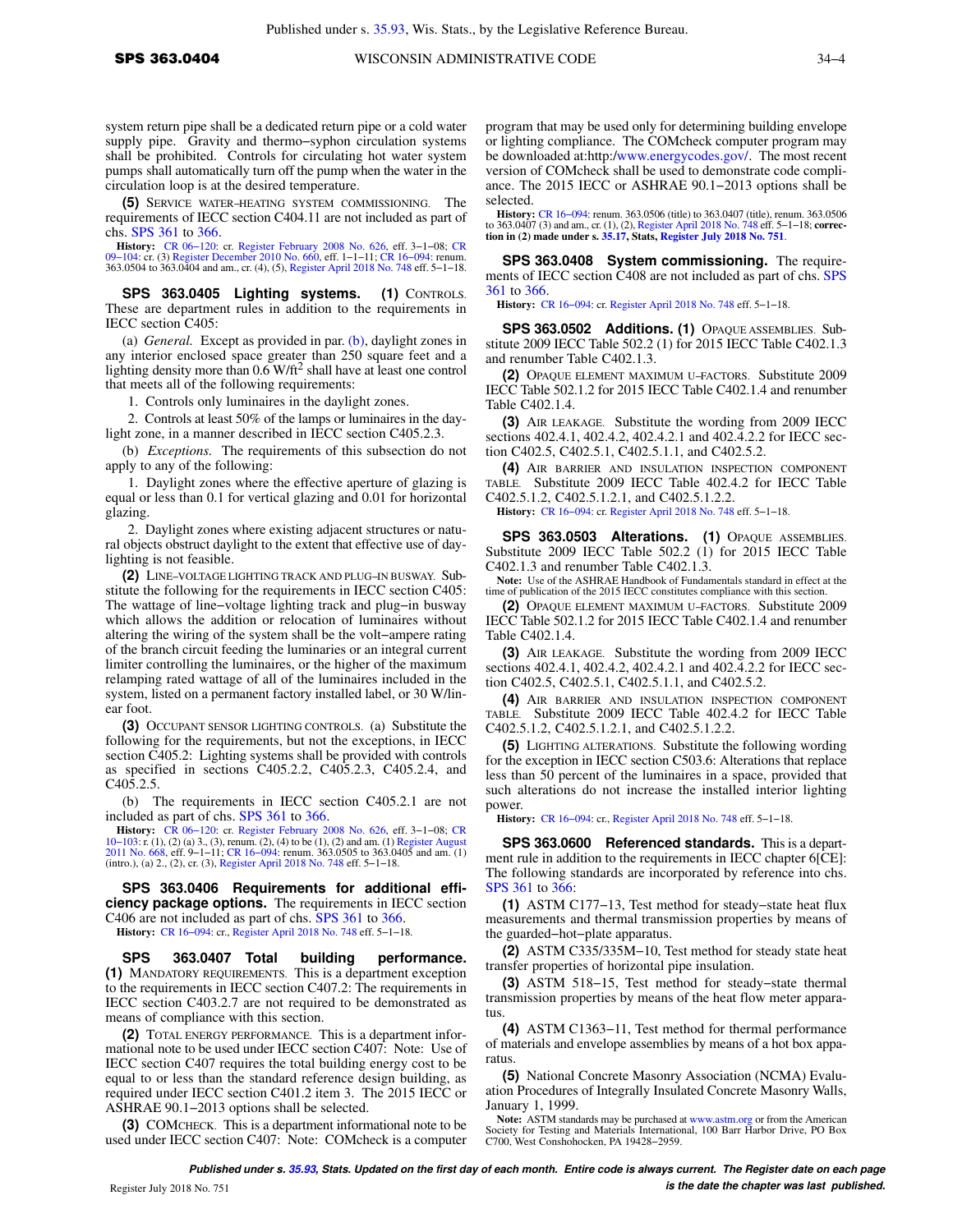NCMA Evaluation Procedures may be purchased at ncma.org or from the National Concrete Masonry Association, 13750 Sunrise Valley Drive, Herndon, VA 20171. Copies of the standards adopted under this section are on file in the offices of the department and the legislative reference bureau.

**History:** [CR 06−120:](https://docs-preview.legis.wisconsin.gov/document/cr/2006/120) cr. [Register February 2008 No. 626,](https://docs-preview.legis.wisconsin.gov/document/register/626/B/toc) eff. 3−1−08; [CR](https://docs-preview.legis.wisconsin.gov/document/cr/2016/94) [16−094:](https://docs-preview.legis.wisconsin.gov/document/cr/2016/94) renum. 363.0900 to 363.0600 and am. (intro.), (1) to (4), [Register April 2018](https://docs-preview.legis.wisconsin.gov/document/register/748/B/toc) [No. 748](https://docs-preview.legis.wisconsin.gov/document/register/748/B/toc) eff. 5−1−18.

**SPS 363.5101 Administration and enforcement.** The requirements in IECC sections R101 and R103 to R109 are not included as part of this chapter.

**History:** [CR 16−094](https://docs-preview.legis.wisconsin.gov/document/cr/2016/94): cr., [Register April 2018 No. 748](https://docs-preview.legis.wisconsin.gov/document/register/748/B/toc) eff. 5−1−18.

**SPS 363.5202 Substitutions.** Substitute the following definition for the corresponding definition listed in IECC section R202: "Approved" has the meaning given in s. [SPS 362.0202 \(2\)](https://docs-preview.legis.wisconsin.gov/document/administrativecode/SPS%20362.0202(2)(a)) [\(a\).](https://docs-preview.legis.wisconsin.gov/document/administrativecode/SPS%20362.0202(2)(a))

**History:** [CR 16−094](https://docs-preview.legis.wisconsin.gov/document/cr/2016/94): cr., [Register April 2018 No. 748](https://docs-preview.legis.wisconsin.gov/document/register/748/B/toc) eff. 5−1−18.

**SPS 363.5302 Exterior design conditions.** These are department rules in addition to the requirements in IECC section R302: The exterior design temperatures used for heating and cooling load calculations shall be as specified in SPS Table 363.0302.

**History:** [CR 16−094](https://docs-preview.legis.wisconsin.gov/document/cr/2016/94): cr., [Register April 2018 No. 748](https://docs-preview.legis.wisconsin.gov/document/register/748/B/toc) eff. 5−1−18.

**SPS 363.5303 Materials, systems, and equipment.** These are department rules in addition to the requirements in IECC section R303:

**(1)** GENERAL. Except as specified in sub. [\(2\),](https://docs-preview.legis.wisconsin.gov/document/administrativecode/SPS%20363.5303(2)) when available, information on thermal properties, performance of building envelope sections, and components and heat transfer shall be obtained from ASHRAE Handbook of Fundamentals.

**Note:** Use of the ASHRAE Handbook of Fundamentals standard in effect at the time of publication of the 2015 IECC constitutes compliance with this section.

**(2)** EXCEPTIONS. (a) When the information is not available from ASHRAE Handbook of Fundamentals, the data shall be obtained from laboratory or field−test measurements. If laboratory or field test measurements are used for envelope heat transmission, the measurements shall be obtained using one of the following test methods:

1. ASTM C177−13, Test method by guarded hot plate apparatus.

2. ASTM C335/335M−10, Test method of horizontal pipe insulation.

3. ASTM C518−15, Test method by means of the heat flow meter apparatus.

4. ASTM C1363−11, Test method by means of a hot box apparatus.

(b) For foam plastic insulation that incorporates a substance other than air as the insulating medium, laboratory or field tests shall be conducted on representative samples that have been aged for the equivalent of 5 years or until the R−Value has stabilized to determine thermal properties or performance. The tests shall be conducted by an independent third party.

(c) Integrally insulated concrete masonry systems within the scope of the National Concrete Masonry Association (NCMA) shall be evaluated for the thermal performance of the masonry or concrete units in accordance with one of the following:

1. NCMA Evaluation Procedures for the Integrally−Insulated Concrete Masonry Walls.

2. Default values as approved by the department.

(d) All other concrete or masonry units not within the scope of the NCMA Evaluation Procedures shall comply with one of the following methods for determining the thermal performance of the assembly or system:

1. Default values as approved by the department.

2. Laboratory or field−test measurements specified in par. [\(a\).](https://docs-preview.legis.wisconsin.gov/document/administrativecode/SPS%20363.5303(2)(a))

3. Department material approval process as specified in ch. [SPS 361](https://docs-preview.legis.wisconsin.gov/document/administrativecode/ch.%20SPS%20361) to determine the U−factor.

**History:** [CR 16−094](https://docs-preview.legis.wisconsin.gov/document/cr/2016/94): cr., [Register April 2018 No. 748](https://docs-preview.legis.wisconsin.gov/document/register/748/B/toc) eff. 5−1−18.

**SPS 363.5401 Certificate.** The requirements in IECC section R401.3 are not included as part of chs. [SPS 361](https://docs-preview.legis.wisconsin.gov/document/administrativecode/ch.%20SPS%20361) to [366.](https://docs-preview.legis.wisconsin.gov/document/administrativecode/ch.%20SPS%20366)

**History:** CR 06–120: cr. [Register February 2008 No. 626](https://docs-preview.legis.wisconsin.gov/document/register/626/B/toc), eff. 3–1–08; [CR](https://docs-preview.legis.wisconsin.gov/document/cr/2016/94) 16–094: renum. 363.5401 from 363.0401 and am., [Register April 2018 No. 748](https://docs-preview.legis.wisconsin.gov/document/register/748/B/toc) eff.  $5-1-18$ .

**SPS 363.5402 Building envelope requirements. (1)** INSULATION AND FENESTRATION REQUIREMENTS BY COMPO-NENT. Substitute 2009 IECC Table 402.1.1 for 2015 IECC Table R402.1.2 and renumber Table R402.1.2.

**(2)** EQUIVALENT U−FACTORS. Substitute 2009 IECC Table 402.1.3 for 2015 IECC Table R402.1.4 and renumber Table R402.1.4.

**(3)** AIR LEAKAGE. Substitute the wording from 2009 IECC sections 402.4.1, 402.4.2, 402.4.2.1, and 402.4.2.2 for IECC sections R402.4, R402.4.1, R402.4.1.1, and R402.4.1.2.

**(4)** AIR BARRIER AND INSULATION INSPECTION COMPONENT TABLE. Substitute 2009 IECC Table 402.4.2 for 2015 IECC Table R402.4.1.1.

**History:** [CR 16−094:](https://docs-preview.legis.wisconsin.gov/document/cr/2016/94) cr., [Register April 2018 No. 748](https://docs-preview.legis.wisconsin.gov/document/register/748/B/toc) eff. 5−1−18.

**SPS 363.5403 Systems. (1)** ELECTRICAL POWER AND LIGHTING. This is a department rule in addition to the requirements in IECC section R403: In residential buildings having individual dwelling units, provisions shall be made to determine the electrical energy consumed by each tenant by separately metering individual dwelling units.

**(2)** DUCTS. Substitute the following wording for the requirements in IECC section R403.3.2: All ducts, air handlers, and filter boxes shall be sealed. Joints and seams shall comply with IMC section 603.9.

**(3)** PROTECTION OF PIPING INSULATION IN RESIDENTIAL BUILD-INGS. The requirements in IECC section R403.4.1 are not included as part of chs. [SPS 361](https://docs-preview.legis.wisconsin.gov/document/administrativecode/ch.%20SPS%20361) to [366.](https://docs-preview.legis.wisconsin.gov/document/administrativecode/ch.%20SPS%20366)

**History:** CR 06–120: cr. [Register February 2008 No. 626](https://docs-preview.legis.wisconsin.gov/document/register/626/B/toc), eff. 3–1–08; [CR](https://docs-preview.legis.wisconsin.gov/document/cr/2010/103) 06–103: r. and recr. (2), r. (3) [Register August 2011 No. 668,](https://docs-preview.legis.wisconsin.gov/document/register/668/B/toc) eff. 9–11; CR 16–094:<br>10–103: r. and recr. (2), r. (3) Register August 2011 No. 668, 5−1−18.

**SPS 363.5404 Lighting equipment.** Substitute the following wording for the requirements, but not the exception, in IECC section R404.1: A minimum of 50 percent of the lamps in permanently installed lighting fixtures shall be high−efficacy lamps.

**History: [CR 16−094:](https://docs-preview.legis.wisconsin.gov/document/cr/2016/94) cr., [Register April 2018 No. 748](https://docs-preview.legis.wisconsin.gov/document/register/748/B/toc) eff. 5−1−18.**

**SPS 363.5405 Calculation software tools.** This is a department informational note to be used under IECC section R405.6: Note: The federal Department of Energy has developed REScheck<sup>TM</sup>, a computer program that may be used in demonstrating compliance for a residential building which has no more than 3 stories above grade and has 3 or more dwelling units. The REScheck program may be downloaded at [http://www.energy](http://www.energycodes.gov)[codes.gov.](http://www.energycodes.gov) The most recent version of REScheck shall be used to determine code compliance. When using the program, the applicable code must be defined as the "2015 IECC."

**History:** [CR 06−120](https://docs-preview.legis.wisconsin.gov/document/cr/2006/120): cr. [Register February 2008 No. 626](https://docs-preview.legis.wisconsin.gov/document/register/626/B/toc), eff. 3−1−08; [CR](https://docs-preview.legis.wisconsin.gov/document/cr/2010/103) [10−103](https://docs-preview.legis.wisconsin.gov/document/cr/2010/103): renum. from Comm 63.0404 and am. [Register August 2011 No. 668](https://docs-preview.legis.wisconsin.gov/document/register/668/B/toc), eff. 9−1−11; [CR 16−094](https://docs-preview.legis.wisconsin.gov/document/cr/2016/94): renum. 363.5405 from 363.0405 and am., [Register April 2018](https://docs-preview.legis.wisconsin.gov/document/register/748/B/toc) [No. 748](https://docs-preview.legis.wisconsin.gov/document/register/748/B/toc) eff. 5–1–18.

**SPS 363.5502 Additions. (1)** INSULATION AND FENES-TRATION REQUIREMENTS BY COMPONENT. Substitute 2009 IECC Table 402.1.1 for 2015 IECC Table R402.1.2 and renumber Table R402.1.2.

**(2)** EQUIVALENT U−FACTORS. Substitute 2009 IECC Table 402.1.3 for 2015 IECC Table R402.1.4 and renumber Table R402.1.4.

**(3)** AIR LEAKAGE. Substitute the wording from 2009 IECC sections 402.4.1, 402.4.2, 402.4.2.1, and 402.4.2.2 for IECC sections R402.4.0, R402.4.1, R402.4.1.1, and R402.4.1.2.

**Published under s. [35.93,](https://docs-preview.legis.wisconsin.gov/document/statutes/35.93) Stats. Updated on the first day of each month. Entire code is always current. The Register date on each page**

**is the date the chapter was last published.** Register July 2018 No. 751